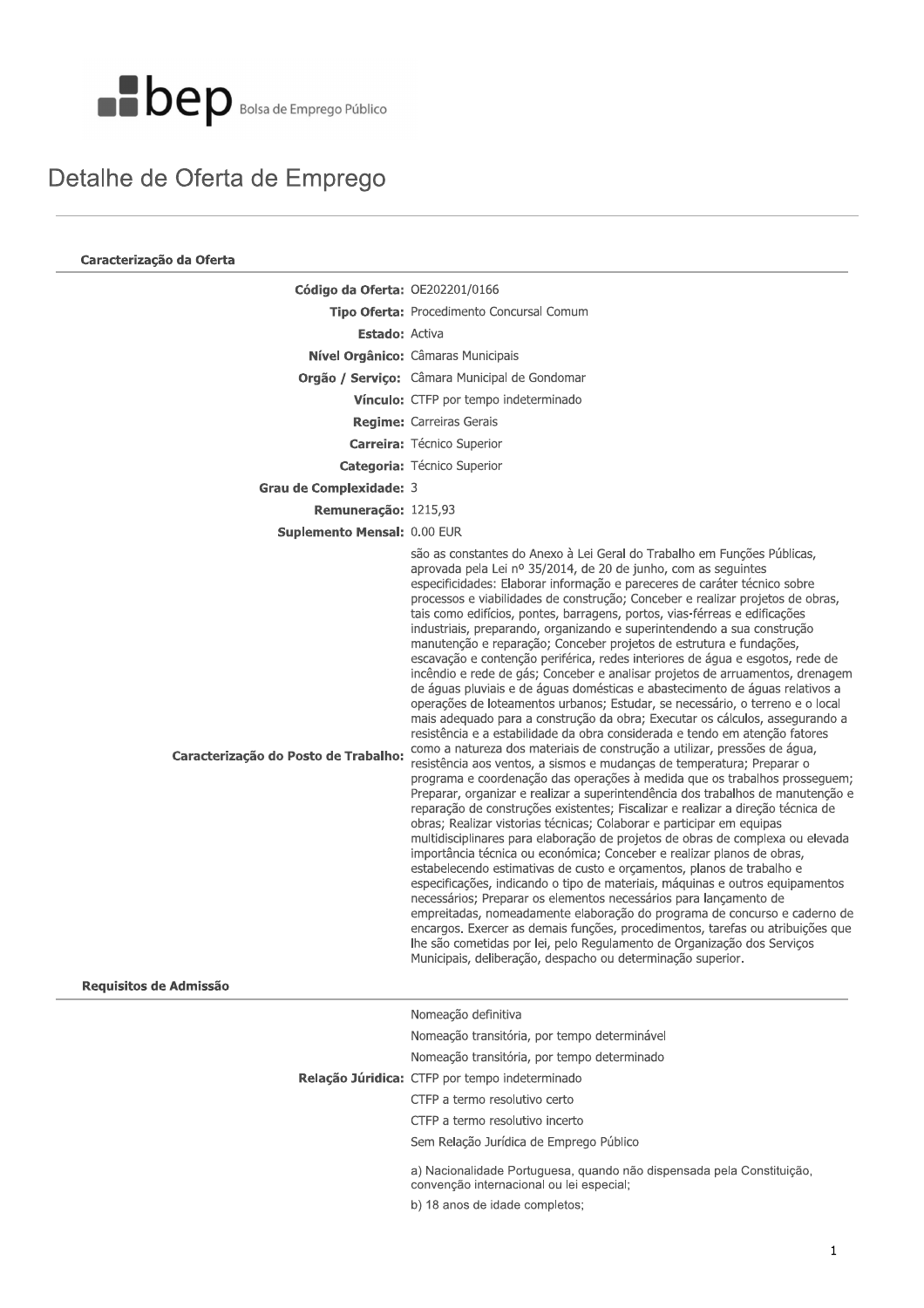|  | <b>BOED</b> Bolsa de Emprego Público |
|--|--------------------------------------|
|--|--------------------------------------|

| <b>Dep</b> Bolsa de Emprego Público                                  |                                                                                                                                                                                |
|----------------------------------------------------------------------|--------------------------------------------------------------------------------------------------------------------------------------------------------------------------------|
|                                                                      | Requisitos para a Constituição de c) Não inibição do exercício de funções públicas ou não interdição para o<br>Relação Jurídica: exercício daquelas que se propõe desempenhar; |
|                                                                      | d) Robustez física e perfil psíquico indispensável ao exercício das funções;                                                                                                   |
|                                                                      | e) Cumprimento das leis de vacinação obrigatória.                                                                                                                              |
| Autorização dos membros do Governo<br>Artigo 30.º da LTFP:           | deliberação de Câmara Municipal de dezassete de dezembro de 2021                                                                                                               |
| Requisitos de Nacionalidade: Sim                                     |                                                                                                                                                                                |
| Habilitação Literária: Licenciatura                                  |                                                                                                                                                                                |
| Descrição da Habilitação Literária: Licenciatura em Engenharia Civil |                                                                                                                                                                                |
|                                                                      |                                                                                                                                                                                |

| Grupo Área Temática | Sub-área Temática | Área Temática    |
|---------------------|-------------------|------------------|
| Tecnologias         | Civil             | Engenharia Civil |

#### Locais de Trabaino

| <b>Local Trabalho</b>              | Nº Postos | Morada              | Localidade | Código Postal              | Distrito | <b>Concelho</b> |
|------------------------------------|-----------|---------------------|------------|----------------------------|----------|-----------------|
| Câmara Municipal 12<br>de Gondomar |           | Praca Manuel Guedes |            | 4420193<br><b>GONDOMAR</b> | Porto    | Gondomar        |

#### **Fotal Postos de Trabalho:**  $12$

Quota para Portadores de Deficiencia: 1

Nº de Vagas/ Alterações<br>Formação Profissional

Outros Requ $\bf s$ Outros Requisitos: Os candidatos deverão ser detentores do nível habilitacional de grau de  $\Omega$ complexidade funcional 3 — Licenciatura em Engenharia Civil e inscrição válida na Ordem dos Engenheiros/ Ordem dos Engenheiros Técnicos (detentores de grau de licenciatura);

Formalização das Candidaturas

**Envio de Candidaturas para:** Municipio de Gondomar  $\text{Contaccto: } 224660500$ **Data Publicitação:** 2022-01-11 **Data Limite:** 2022-01-25

**FRANCE PUBLICADO** 

**Jornal Oficial e Orgao de Comunicação Social:** DR nº 6, de 10/01/2022, avisó nº 518/2022

**Fexto Publicado em Jornal Oricial:** AVISO Procedimento concursal comum para o recrutamento de doze postos de

trabalho na carreira/categoria de Técnico Superior (área funcional de Engenharia Civil) 1 - Para os devidos efeitos se torna público que, nos termos do disposto na alínea do nº 1 do art.º 11º da Portaria nº 125-A/2019, de 30/04, na sua atual  $T_1$ redação, conjugado com o art.º 33º da Lei Geral do Trabalho em Funções Publicas (designada de LTFP), aprovada, em anexo, à Lei nº 35/2014, de 20 de junho e art.º  $30^\circ$  da LTFP, na sua atual redação, e na sequência do despacho de 22 de dezembro de 2021 da Vereadora dos Recursos Humanos, Dr.ª Ana Luísa Machado Gomes com competências delegadas, torna-se público que se encontra aberto pelo prazo de dez dias úteis a contar do  $1.9$  dia útil da publicação na Bolsa de Emprego Público (BEP), procedimento concursal comum para constituição de relação jurídica de emprego público por tempo indeterminado, para ocupação de doze (12) postos de trabalho na carreira/categoria de Técnico Superior, da área funcional de Engenharia Civil, previstos e não ocupados do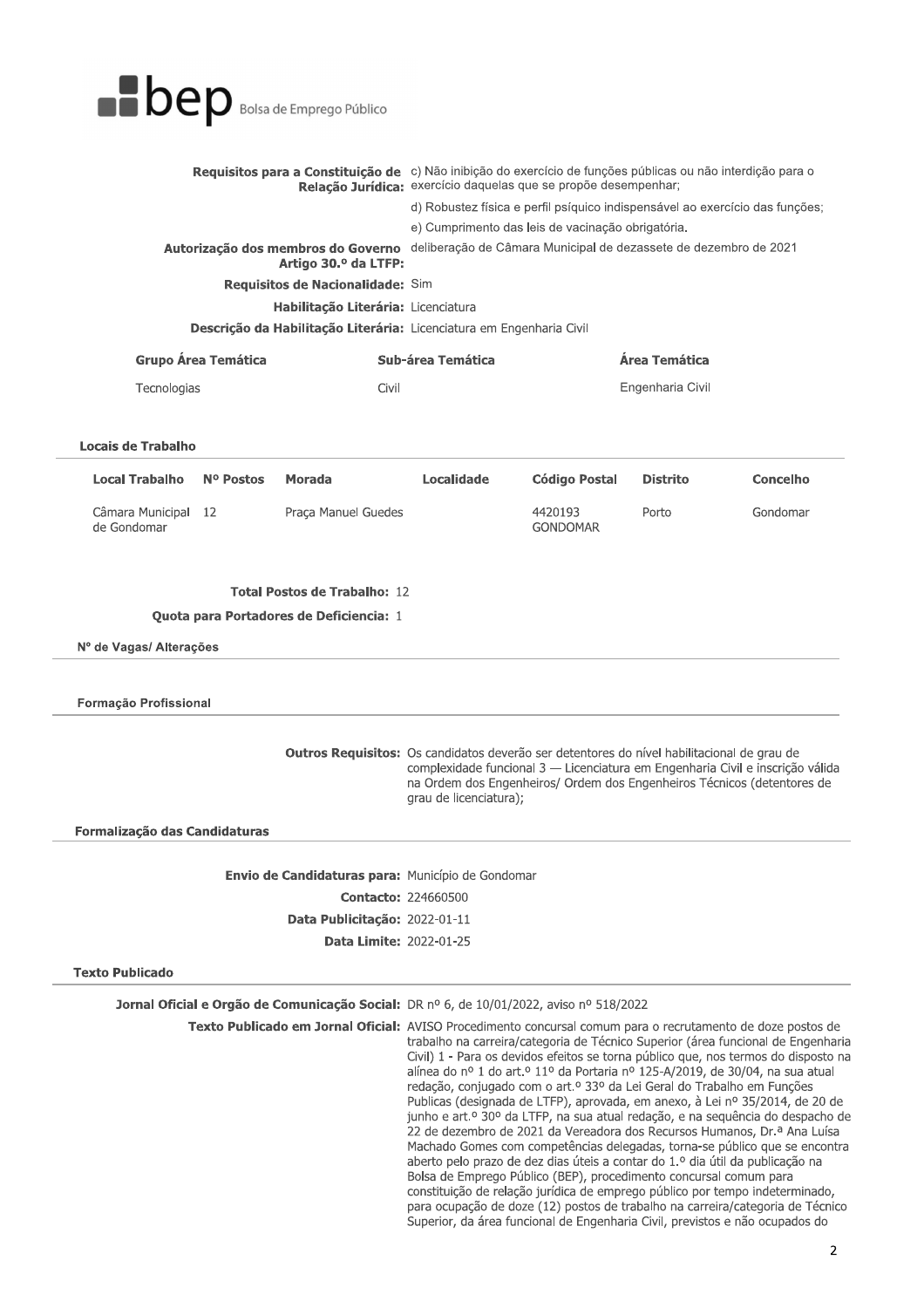mapa de pessoal da Câmara Municipal de Gondomar, para exercerem funções nas sequintes unidades orgânicas: Departamento de Ambiente e Qualidade de Vida, Departamento de Obras Municipais, Departamento de Proteção Civil, Segurança e Fiscalização, e Departamento de Educação. 2 — Legislação aplicável: Lei Geral do Trabalho em Funções Públicas, aprovada em anexo à Lei n.º 35/2014, de 20 de junho (adiante designada por LTFP), na sua atual redação; Decreto-Lei nº 209/2009, de 3 de setembro, na sua atual redação, e Portaria n.º 125-A/2019, de 30 de abril, na sua atual redação. 3 - Prazo de validade - O procedimento concursal é válido para o recrutamento dos trabalhadores necessários ao preenchimento dos postos de trabalho a ocupar e para os efeitos do previsto no n.º 3 do artigo 30.º da Portaria n.º 125-A/2019, de 30 de abril, na sua atual redação. 4. - De acordo com a solução interpretativa uniforme da Direção-Geral das Autarquias Locais, de 15 de maio e 2014, devidamente homologada pelo Senhor Secretário de Estado da Administração Local, em 15/07/2014, "As autarquias locais não têm de consultar a Direção Geral da Qualificação dos Trabalhadores em Funções Públicas (INA) no âmbito do procedimento prévio de recrutamento de trabalhadores em situação de requalificação, ficando dispensada desta formalidade de consulta até que venha a constituir a EGRA junto de entidade intermunicipal". 5 - Nos termos do n.º 5 do art.º 30º da Lei Geral de trabalho em Funções Públicas (LTFP), anexa à Lei n.º 35/2014, de 20/06, na sua atual redação, e em resultado de parecer favorável da deliberação da Câmara Municipal, o recrutamento é aberto a trabalhadores com relação jurídica de emprego público por tempo indeterminado, trabalhadores com vínculo de emprego público a termo ou sem vínculo de emprego público. 6 - Local de trabalho - área do Município de Gondomar. 7 — Caracterização sumária das funções, da atribuição, competência ou atividade: são as constantes do Anexo à Lei Geral do Trabalho em Funções Públicas, aprovada pela Lei nº 35/2014, de 20 de junho, com as sequintes especificidades: Elaborar informação e pareceres de caráter técnico sobre processos e viabilidades de construção: Conceber e realizar projetos de obras. tais como edifícios, pontes, barragens, portos, vias-férreas e edificações industriais, preparando, organizando e superintendendo a sua construção manutenção e reparação; Conceber projetos de estrutura e fundações, escavação e contenção periférica, redes interiores de água e esgotos, rede de incêndio e rede de gás; Conceber e analisar projetos de arruamentos, drenagem de águas pluviais e de águas domésticas e abastecimento de águas relativos a operações de loteamentos urbanos: Estudar, se necessário, o terreno e o local mais adequado para a construção da obra; Executar os cálculos, assegurando a resistência e a estabilidade da obra considerada e tendo em atenção fatores como a natureza dos materiais de construção a utilizar, pressões de água, resistência aos ventos, a sismos e mudanças de temperatura; Preparar o programa e coordenação das operações à medida que os trabalhos prosseguem; Preparar, organizar e realizar a superintendência dos trabalhos de manutenção e reparação de construções existentes; Fiscalizar e realizar a direção técnica de obras; Realizar vistorias técnicas; Colaborar e participar em equipas multidisciplinares para elaboração de projetos de obras de complexa ou elevada importância técnica ou económica; Conceber e realizar planos de obras, estabelecendo estimativas de custo e orçamentos, planos de trabalho e especificações, indicando o tipo de materiais, máquinas e outros equipamentos necessários; Preparar os elementos necessários para lançamento de empreitadas, nomeadamente elaboração do programa de concurso e caderno de encargos. Exercer as demais funções, procedimentos, tarefas ou atribuições que lhe são cometidas por lei, pelo Regulamento de Organização dos Servicos Municipais, deliberação, despacho ou determinação superior. 8 — Requisitos de Admissão — Podem candidatar -se indivíduos, que cumulativamente até ao termo do prazo fixado para apresentação das candidaturas satisfaçam, os requisitos gerais e específicos previstos no artigo 17º, conjugado com o n.º 1 do artigo 86.º da LTFP, na sua atual redação, a seguir referidos: 8.1 — Requisitos Gerais: a) Nacionalidade Portuguesa, quando não dispensada pela Constituição, Convenção internacional ou lei especial; b) Ter 18 anos de idade completos; c) Não inibição do exercício de funções públicas ou não interdição para o exercício daquelas que se propõe desempenhar; d) Robustez física e perfil psíquico indispensáveis ao exercício das funções; e) Cumprimento das leis de vacinação obrigatória. 8.2 — Requisitos Específicos — Nível habilitacional (nos termos da alínea c) do n.º 1 do artigo 86.º, conjugado com o n.º 1 do artigo 34.º da LTFP): - Os candidatos deverão ser detentores do nível habilitacional de grau de complexidade funcional 3 - Licenciatura em Engenharia Civil e inscrição válida na Ordem dos Engenheiros/ Ordem dos Engenheiros Técnicos (detentores de grau de licenciatura); 8.3 — Não é possível a substituição do nível habilitacional por formação ou experiência profissional. 8.4 - Os candidatos possuidores de habilitações literárias obtidas em país estrangeiro deverão apresentar, em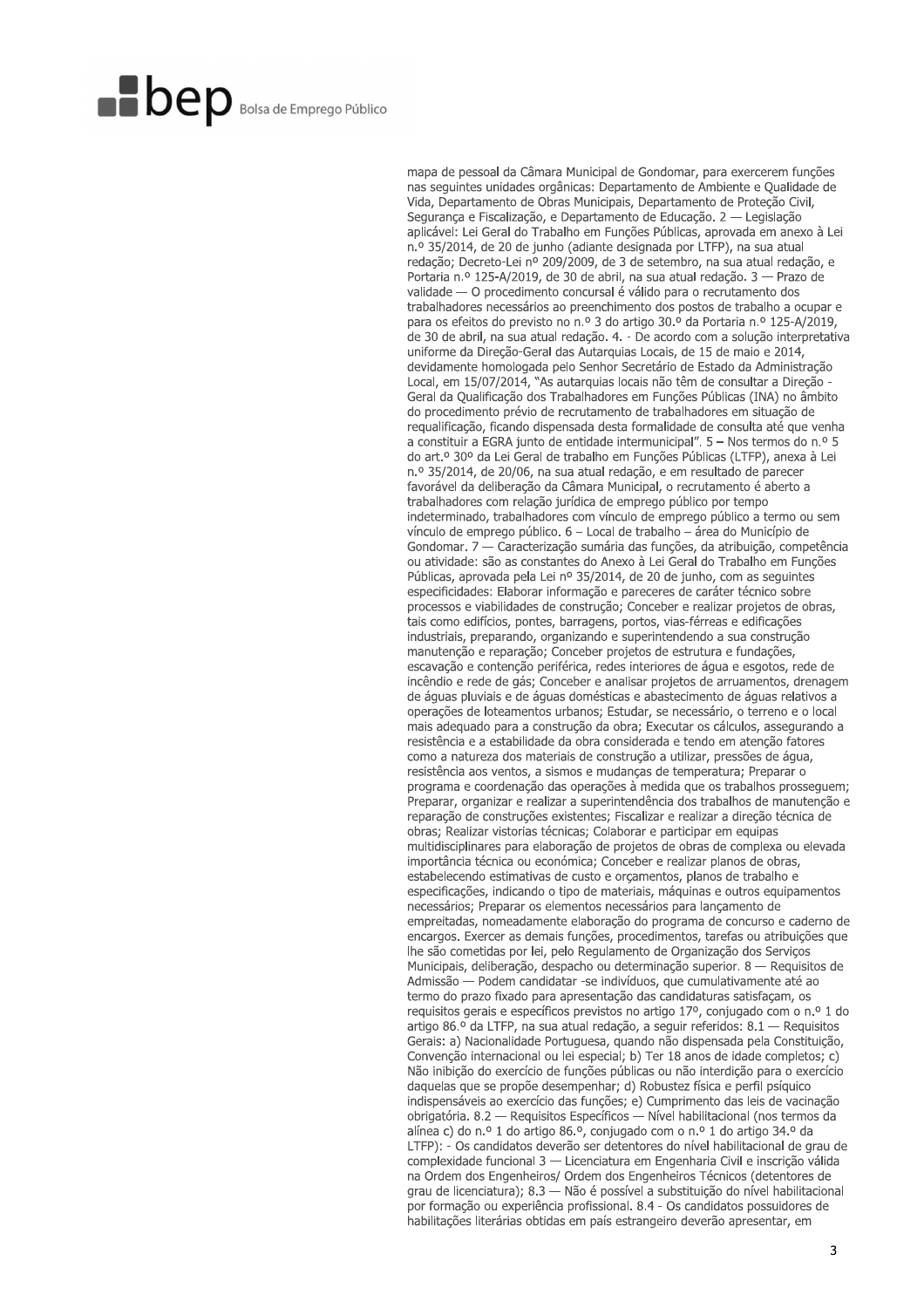simultâneo com o documento comprovativo das suas habilitações, o correspondente documento de reconhecimento de habilitações estrangeiras, previsto pela legislação portuguesa aplicável. 9. - Posição Remuneratória: O posicionamento remuneratório dos trabalhadores recrutados obedecerá ao disposto no nº 1 do art.º 38.º da LTFP, na sua atual redação. A posição remuneratória de referência é de 1215,93€ (mil duzentos e quinze euros e noventa e três cêntimos), correspondente à 2ª posição remuneratória, nível 15 da Tabela Remuneratória Única. 10. - Não podem ser admitidos candidatos que, cumulativamente, se encontrem integrados na carreira, sejam titulares da categoria e, não se encontrando em mobilidade, ocupem postos de trabalho previstos no mapa de pessoal da Câmara Municipal de Gondomar, idênticos aos postos de trabalho para cuja ocupação se publica o procedimento, conforme a alínea K) do nº 4 do art.º 11.º da Portaria nº 125-A/2019, de 30 de abril, na sua atual redação. 11 - Métodos de seleção a utilizar (artigo 36.º da LTFP, conjugado com a alínea a) do nº 1 do art.º 6º da Portaria nº 125-A/2019, de 30 de abril, na sua atual redação): a) Prova de conhecimentos (PC), Avaliação Psicológica (AP) e Entrevista Profissional de Seleção (EPS); b) Avaliação Curricular (AC)\*, Entrevista de avaliação de Competências (EAC)\* e Entrevista Profissional de Seleção (EPS). 11.1 - \*Nos termos do n.º 2 do artigo 36.º da Lei Geral do Trabalho em Funções Públicas, aprovada pela Lei n.º 35/2014 de 20 de junho, na sua atual redação, os candidatos detentores de vínculo de emprego público que estejam a cumprir ou a executar a atribuição, competência ou atividade caracterizadora do posto de trabalho em causa, bem como no recrutamento de candidatos em situação de requalificação que, imediatamente antes, tenham desempenhado as funções acima descritas, serão sujeitos aos referidos métodos de seleção, salvo se a eles expressamente renunciarem no formulário de candidatura. 11.2 - Os métodos de seleção referidos na alínea b) do ponto 11, podem ser afastados pelos candidatos através de declaração escrita, aplicando-se-lhes, nesse caso, os métodos previstos pelos restantes candidatos. 11.3 - A prova de conhecimentos (PC), visa avaliar os conhecimentos académicos e ou profissionais e a capacidade para aplicar os mesmos a situações concretas no exercício de determinada função, incluindo o adequado conhecimento da língua portuguesa. A prova de natureza teórica, assumirá a forma escrita, com recurso a consulta, e terá a duração máxima de 2 horas, sendo adotada a escala de cotação de 0 a 20 valores, considerando -se a valoração até às centésimas e versará sobre a seguinte legislação: - Lei Geral do Trabalho em Funções Públicas - Lei n.º 35/2014, de 20 de junho, na redação atual; - Código do Procedimento Administrativo, aprovado pelo Decreto-Lei n. 4/2015, de 07 de janeiro; na redação atual; - Regulamento Geral das Edificação Urbanas - Decreto-Lei n. 38382/51, de 7 de agosto, na sua redação atual; -Regime Jurídico da Urbanização e Edificação - Decreto-Lei n.º 555/99, de 16 de dezembro, na sua redação atual; - Regulamentação associada ao Regime Jurídico da Urbanização e Edificação, nomeadamente a Portaria n.º 113/2015, de 22 de abril e a Portaria n. 216-B/2008, de 03 de março, na atual redação; -Regime das Acessibilidades - Decreto-Lei n.º 163/2006, de 08 de agosto, na redação atual: - Regime Jurídico dos Instrumentos de Gestão do Território -Decreto-Lei n.º 80/2015, de 14 de maio; - Planos Municipais de Ordenamento do Território em vigor no Município de Gondomar, nomeadamente, Plano Diretor Municipal e restantes elementos constitutivos. - Regime Jurídico das Autarquias Locais, aprovado pela Lei n.º 75/2013, de 12 de setembro, na sua atual redação; - Conceitos técnicos sobre ordenamento do território e urbanismo, aprovados pelo decreto regulamentar n.º 5/2019 de 27 de setembro, na sua atual redação; - Reabilitação urbana, aplicada pelo Decreto Lei n.º 307/2009, de 23 de outubro, na sua atual redação. 11.4 — A avaliação psicológica (AP) visa avaliar aptidões, características de personalidade e ou competências comportamentais dos candidatos, tendo como referência o perfil de competências previamente definido, podendo comportar uma ou mais fases; Esta prova é avaliada, em conformidade com o disposto no nº 3 do art.º 9º da Portaria nº 125-A/2019, de 30 de abril, na sua atual redação, sendo a última fase do método para os candidatos que o tenham completado, ou quando o método seja realizado numa única fase, através dos níveis classificativos de Elevado, Bom, Suficiente, Reduzido e Insuficiente, aos quais correspondem, respetivamente, as classificações de 20, 16, 12, 8 e 4 valores. 11.4.1 - O Júri pode recorrer ao apoio técnico de pessoas ou entidades especialmente habilitadas para participar ou aplicar o método de seleção de avaliação psicológica que, dada a sua especificidade, complexidade, morosidade, falta de recursos ou meios, ou necessidade de incremento de maior transparência, assim o exijam, sem prejuízo da sua responsabilidade pela tramitação e supervisão do procedimento, nos termos da lei. 11.5 - Avaliação curricular (AC), visa analisar a qualificação dos candidatos, ponderando os elementos de maior relevância para o posto de trabalho a ocupar; é expressa numa escala de 0 a 20 valores, com valoração até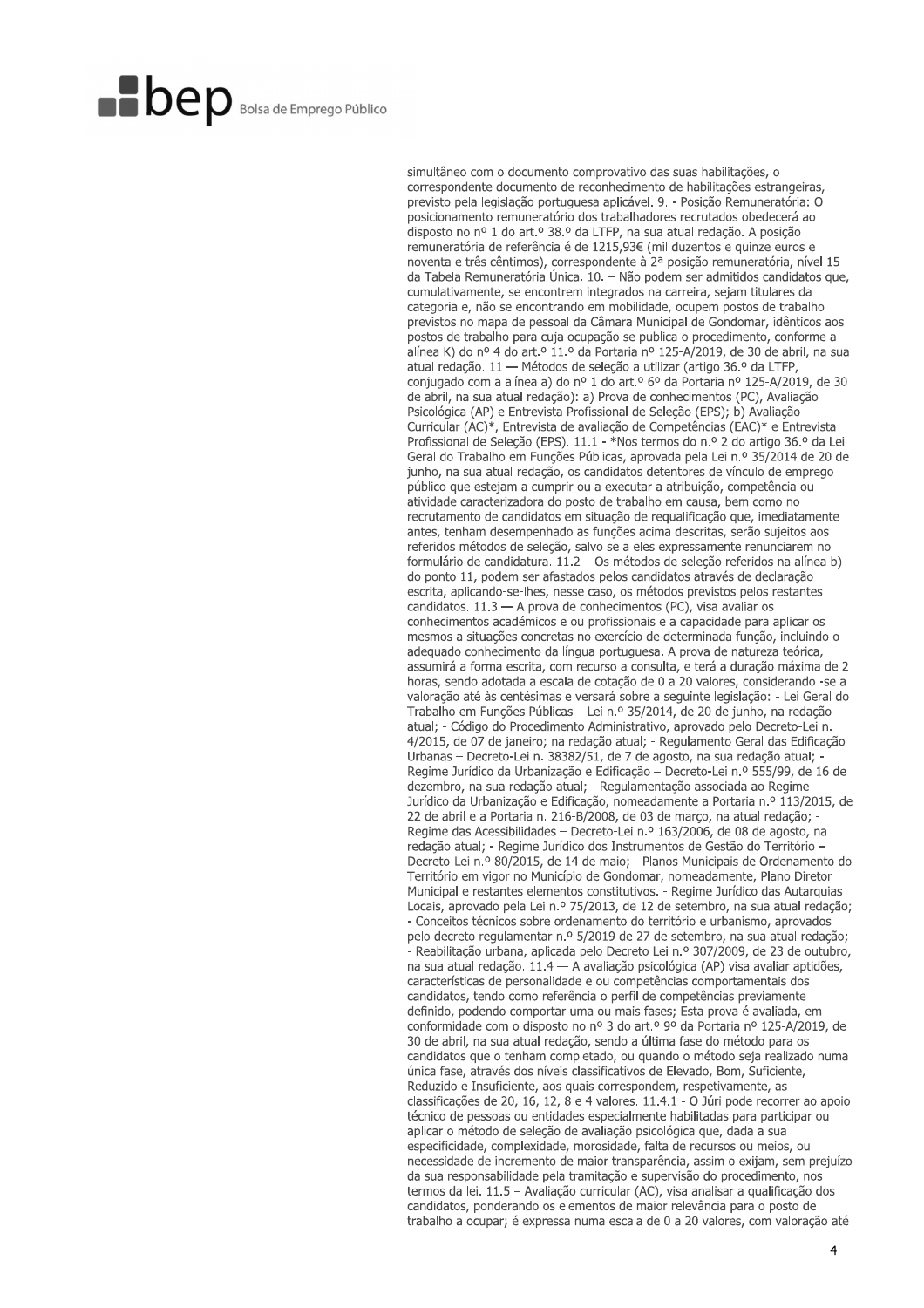às centésimas, sendo a classificação obtida através da média aritmética simples ou ponderada das classificações dos elementos a avaliar. 11.5.1 - A avaliação curricular é expressa numa escala de 0 a 20, com valoração até ás centésimas e será apurada através da fórmula: AC=(HA+FP+EP+AD)/4, em que: habilitação académica (HA), formação profissional (FP), experiência profissional (EP) e avaliação do desempenho (AD). 11.6 - A Entrevista de avaliação de Competências (EAC), visa obter informações sobre comportamentos profissionais diretamente relacionados com as competências consideradas essenciais para o exercício da função. Esta prova é avaliada segundo os níveis classificativos de Elevado, Bom, Suficiente, Reduzido e Insuficiente, aos quais correspondem, respetivamente, as classificações de 20, 16, 12, 8 e 4 valores. 11.7 - A Entrevista Profissional de Seleção que visa avaliar, de forma objectiva e sistemática, a experiência profissional e aspetos comportamentais evidenciados durante a interação estabelecida entre o entrevistador e o entrevistado, nomeadamente os relacionados com a capacidade de comunicação e de relacionamento interpessoal. É valorada segundo os níveis classificativos de Elevado, Bom, Suficiente, Reduzido e Insuficiente, aos quais correspondem, respetivamente, as classificações de 20, 16, 12, 8 e 4 valores. 12 - A ordenação final dos candidatos que completem o procedimento resultará da média aritmética ponderada das classificações quantitativas dos métodos de seleção, a qual será expressa na escala de 0 a 20 valores e calculada através da aplicação da seguinte fórmula: Ref.<sup>a</sup>s A, B, C, D e E: OF = 40 % PC + 30 % AP + 30 % EPS ou OF = 40% AC + 30% EAC + 30% EPS em que: OF = Ordenação Final;  $PC = Prova$  Conhecimentos;  $AP =$  Avaliação Psicológica AC = Avaliação Curricular; EAC = Entrevista de Avaliação de Competências; EPS = Entrevista Profissional de Selecão. 13 - Será excluído do procedimento o candidato que obtiver uma valoração inferior a 9,5 valores num dos métodos ou fases, não lhe sendo aplicado o método ou fase seguinte. 14 - A ordenação final dos candidatos é unitária, ainda que lhe tenham sido aplicados métodos de seleção diferentes e expressa numa escala de 0 a 20 valores, efectuando -se o recrutamento pela ordem decrescente da ordenação final dos candidatos colocados em situação de mobilidade especial, e esgotados estes, dos restantes candidatos, nos termos das alíneas c) e d) do n.º 1 do artigo 37.º da LTFP. na sua atual redação. 15 - UTILIZAÇÃO FASEADA DOS MÉTODOS DE SELEÇÃO: em conformidade com o disposto no art.<sup>o</sup> 7 da Portaria nº 125-A/2019, de 30 de abril, na sua atual redação, se, por motivo de celeridade, ou caso sejam admitidos candidatos em número joual ou superior a 100, o dirigente máximo do órgão ou serviço, pode determinar a aplicação do segundo método e seguintes apenas a parte dos candidatos aprovados no método imediatamente anterior, a convocar por tranches sucessivas, por ordem decrescente de classificação, respeitando a prioridade legal, da sua situação jurídica ou funcional, até à satisfação das necessidades. 16. - PRAZO E FORMA PARA APRESENTAÇÃO DAS CANDIDATURAS: 16.1 - PRAZO - 10 dias úteis a contar do 1º dia útil da publicação na Bolsa de Emprego Público (BEP) deste aviso de abertura, sendo o respetivo aviso afixado no placar do Edifício do Paços do Município, bem como no site do município, em sitio próprio para o efeito; 16.2 – FORMALIZACÃO DAS CANDIDATURAS - As candidaturas deverão ser formalizadas utilizando a plataforma de serviços on-line disponível na página eletrónica do município (www.cm-gondomar.pt - Balcão Virtual - serviços on-line), mediante o preenchimento do respetivo formulário e da submissão dos documentos de habilitação da candidatura, 16.2.1 - Todos os documentos devem ser entregues no formato PDF, com o nome identificativo do documento submetido, sem carateres especiais (ç, ã, õ, #, etc.). 16.2.2 - As candidaturas podem ser submetidas sem registo prévio na plataforma dos serviços on-line do Município de Gondomar. 16.2.3 - Na impossibilidade de submeter a candidatura através dos serviços on-line do Município poderá submetê-la em formato digital, presencialmente, através do atendimento, nos serviços do Balcão Único de Atendimento, durante o horário de expediente, dentro do prazo de apresentação de candidaturas. 16.2.4 - Não são admitidas candidaturas enviadas pelo correio eletrónico, bem como em suporte papel, 16,3 - FORMALIZAÇÃO DAS CANDIDATURAS - Documentos que devem anexar para oficializar o requerimento on-line, sob pena de exclusão: a) preenchimento de formulário próprio, disponível no site da Câmara Municipal de Gondomar (www.cmgondomar.pt), devendo constar, obrigatoriamente, os seguintes elementos: Identificação completa do candidato ou seja, nome completo, data de nascimento, sexo, nacionalidade, número de identificação civil, bem como data de validade, número de identificação fiscal, residência completa incluindo o código postal e localidade, contacto telefónico e endereço eletrónico, caso exista; habilitações académicas; Os candidatos portadores de deficiência (incapacidade permanente igual ou superior a 60 %) e abrangidos pelo Decreto-Lei n.º 29/2001, de 03 de fevereiro, devem declarar no formulário de candidatura o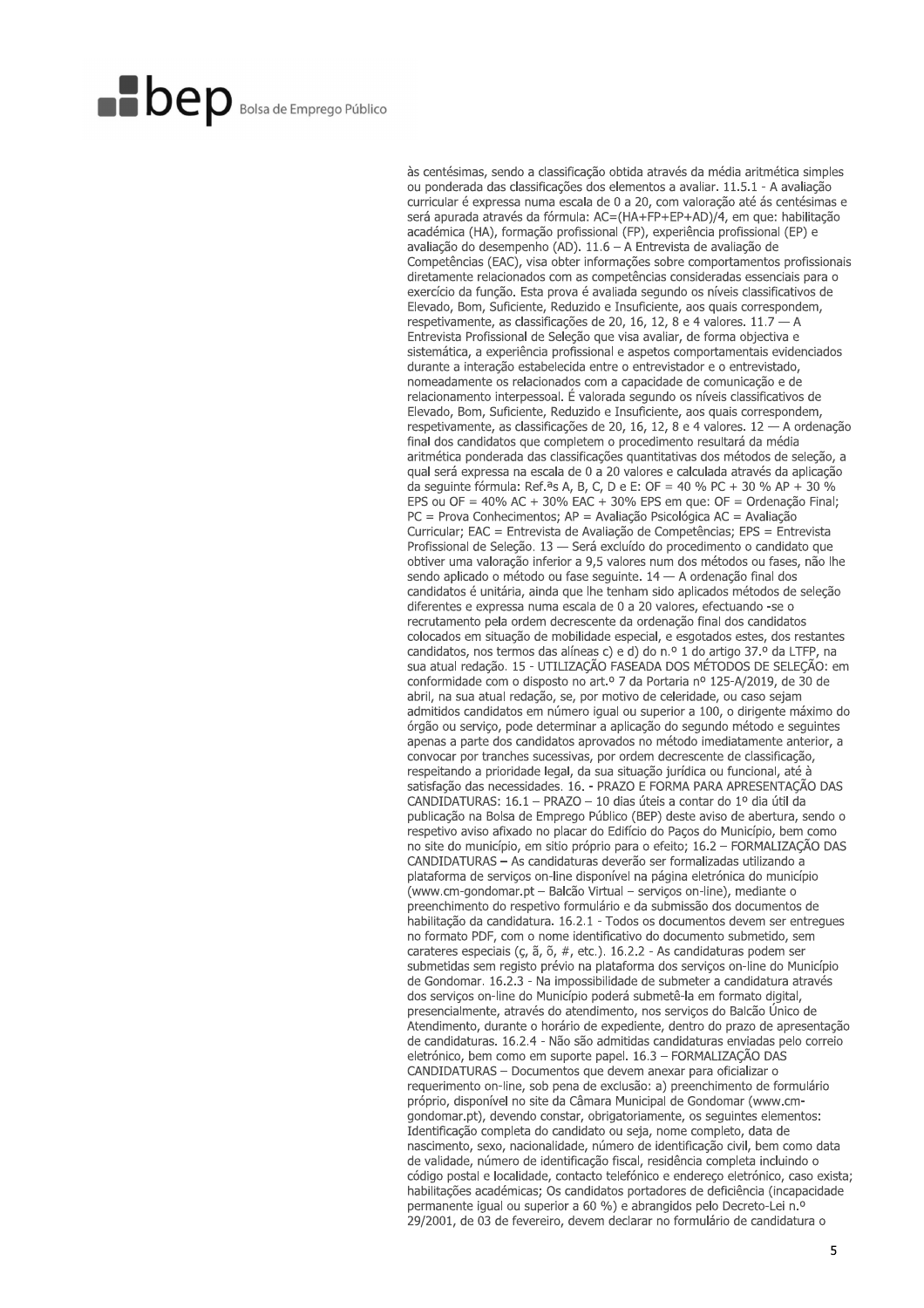respetivo grau de incapacidade e tipo de deficiência, bem como mencionar todos os elementos necessários ao cumprimento da adequação dos processos de seleção, nas suas diferentes vertentes, às capacidades de comunicação/expressão; No caso do candidato possuir relação jurídica de emprego público previamente constituída deve fazer referência à categoria profissional que detém, natureza do vínculo à função pública e posicionamento remuneratório detido, bem como a identificação completa do lugar a que se candidata; avaliação de desempenho obtida nos dois últimos biénios; b) Curriculum vitae detalhado, datado e assinado, do qual conste, designadamente, as habilitações literárias, as funções que exerce, bem como as que exerceu, com indicação dos períodos de duração e atividades relevantes; a formação profissional detida, com indicação das ações de formação finalizadas, entidades que as promoveram, duração e datas de realização, juntando cópias dos respetivos certificados, sob pena de os mesmos não serem considerados; bem como qualquer outro elemento que considere relevante para a apreciação curricular a fazer; c) Fotocópia do certificado das habilitações académicas; d) Fotocópia dos certificados de formação profissional frequentada e mencionadas no curriculum vitae, na área em causa; e) Declaração devidamente autenticada e atualizada (reportada ao prazo estabelecido para a apresentação de candidaturas) emitida pelo serviço ou organismo a que o candidato se encontra vinculado, onde conste inequivocamente a natureza do vinculo à Administração Pública, a antiguidade na categoria e/ou carreira, e ainda, o conteúdo funcional, com especificação das tarefas e responsabilidades inerentes ao posto que ocupa, e a avaliação de desempenho obtida nos últimos dois biénios, onde constem as menções qualitativas e quantitativas (só para candidatos com relação jurídica de emprego publico e que não pertençam ao Mapa de Pessoal do Município de Gondomar). f) Declaração multiusos, ou seja, Atestado Médico de Incapacidade Multiuso, (destinado apenas a candidatos que declaram possuir grau de incapacidade ou deficiência); q) Inscrição válida na Ordem dos Engenheiros/ Ordem dos Engenheiros Técnicos (detentores de grau de licenciatura): 16.3.1 Os candidatos que sejam funcionários desta Autarquia, estão dispensados da apresentação dos documentos comprovativos indicado na alínea c) e e) exceto se os mesmos não constarem do respetivo processo individual. 16.3.2 - Serão excluídos os candidatos que não preencherem corretamente o formulário de candidatura, de forma legível, identificando de forma correta o procedimento. Serão igualmente excluídos os candidatos que não apresentarem os documentos referidos nas alíneas do ponto 16.3, 16.3.3 - Os documentos solicitados nas as alíneas b), d) e e) apenas se aplica a quem possui relação jurídica de emprego público. 16.4 - A não apresentação dos documentos exigidos, até ao fim do prazo estabelecido para apresentação de candidaturas, deverá determinar a exclusão dos candidatos. Só serão considerados, para efeitos da aplicação dos métodos de seleção, os documentos comprovativos da formação profissional desde que os mesmos sejam entregues até ao fim do prazo estabelecido para a apresentação de candidaturas. 16.5 - As falsas declarações prestadas pelos candidatos serão punidas nos termos da lei. 17 - O Júri terá a seguinte composição: Presidente do Júri – Eng. José Leonel das Neves Teixeira Ramos, Diretor de Departamento das Obras Municipais; Vogais Efetivos - Dr.ª Carlota Ferreira Brás Cesar Teixeira, Chefe de Divisão dos Recursos Humanos, que substituirá o Presidente do Júri nas suas faltas e impedimentos, e Eng.º Mário Joaquim Ferreira Silva, Chefe de Divisão Operacional da Administração Direta; Vogais Suplentes - Eng. José Diogo Moreira Ferreira da Silva, Chefe de Divisão de Gestão de Obras, e a Dr.ª Maria Isabel Gonçalves Araújo Aguiar Pereira, Dirigente Intermédia de 3º Grau do Núcleo de Gestão de Recursos Humanos, 18 - Por motivo de celeridade, caso sejam admitidos candidatos em número igual ou superior a 100, o dirigente máximo do órgão ou serviço, pode determinar a aplicação do segundo método e seguintes apenas a parte dos candidatos aprovados no método imediatamente anterior, a convocar por tranches sucessivas, por ordem decrescente de classificação, respeitando a prioridade legal, da sua situação jurídica ou funcional, até à satisfação das necessidades. 19 - Nos termos do Decreto-Lei n.º 29/2001, de 3 de fevereiro, e para efeitos de admissão a concurso, os candidatos com deficiência devem declarar, no requerimento de admissão, sob compromisso de honra, o respetivo grau de incapacidade e tipo de deficiência. Nos termos do disposto no n.º 1 do art.º 3º do citado diploma, no procedimento concursal em que o número de lugares postos a concurso seja igual ou superior a 10, é obrigatoriamente fixada uma quota de 5% do total do número de lugares, com arredondamento para a unidade, a preencher por pessoas com deficiência. Paços do Município de Gondomar, 10 de janeiro de 2022 A Vereadora dos Recursos Humanos, (Dr.<sup>a</sup> Ana Luísa Machado Gomes)